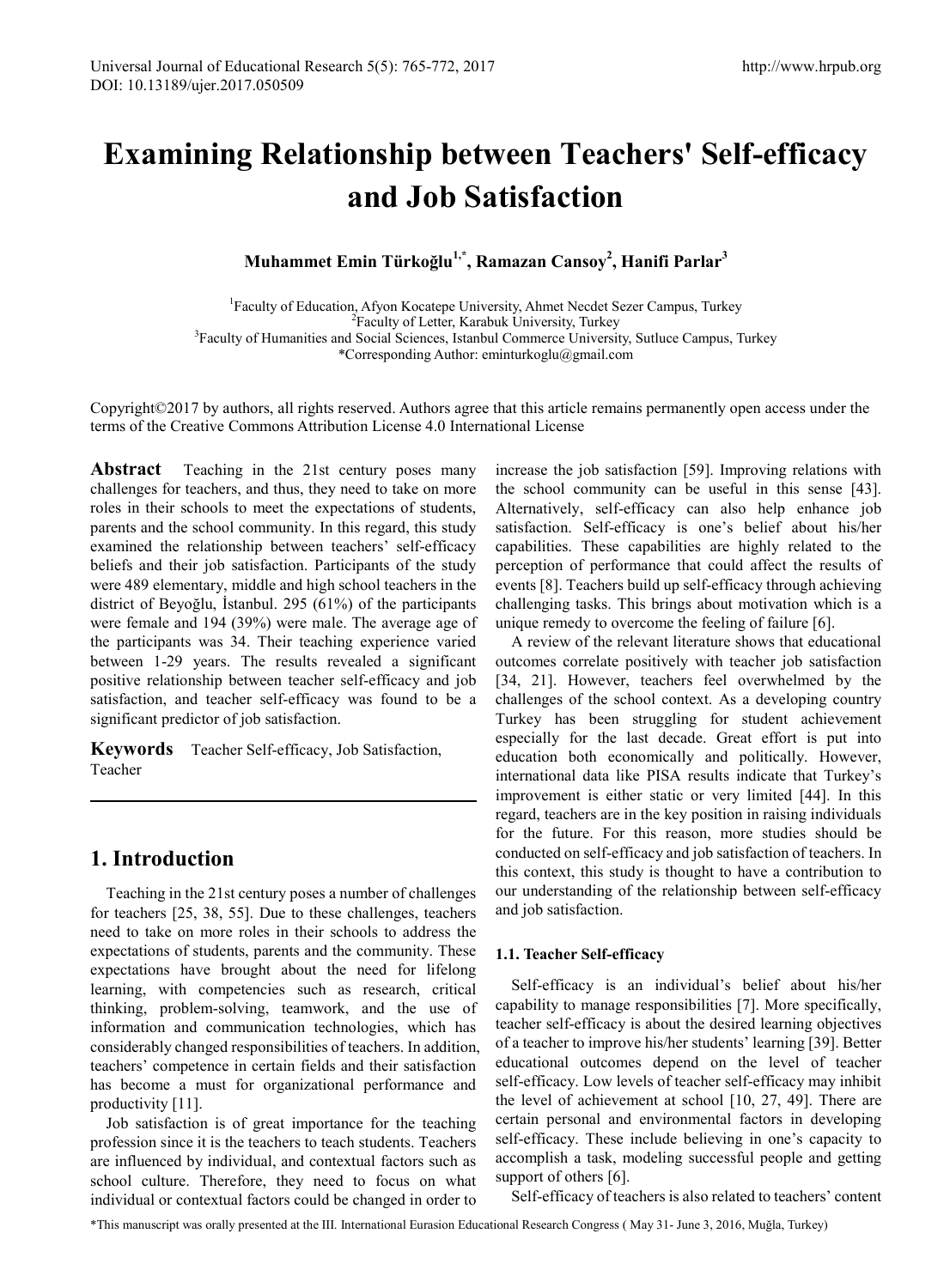knowledge in their classes [32], "students' academic adjustment, patterns of teacher behaviour and practices related to classroom quality, and factors underlying teachers' psychological well-being, including personal accomplishment, job satisfaction, and commitment" [61], and coping with behavioural problems [23]. Moreover, teachers need motivation in their workplaces. A teacher's self-efficacy beliefs improve his/her motivation [9, 49, 50] which may have a significant contribution to school society [16].

Teacher self-efficacy has three dimensions, which are efficacy for student engagement, efficacy for instructional strategies, and efficacy for classroom management [49]. A teacher with a high level of self-efficacy is successful in student engagement, instructional strategies and classroom management by letting students participate in the lesson, improving teaching practices and carrying out a good orchestration of the learning environment.

#### **1.2. Teacher Job Satisfaction**

Working environment is a place where people spend most of their life. Job satisfaction arises from the attitudes that employees have developed towards their job. Emotions are related to job satisfaction that is a satisfactory or unsatisfactory emotional response to the working environment and the job [4]. A teacher may feel content in his profession for many reasons, and thus, there are different understandings of the concept of teacher job satisfaction. Teachers are influenced by individual, and contextual factors such as school culture [59]. Teacher demographics like age, gender and teaching experience may enhance our understanding of teacher job satisfaction [24].

Teacher job satisfaction is about "measuring teachers' satisfaction with different circumstances" [43]. Teachers get their job satisfaction from their relations with students [21, 41]. A teacher's job satisfaction may also be influenced by his/her students' success [48]. Moreover, performance rewards play an important role on job satisfaction [18]. However, in many countries, teachers' job satisfaction is "at risk due to new responsibilities and to the scarcity of external rewards" [15]. These might be caused by rapid changes and big challenges of educational environments, society and expectations of parents, students and administrators. Besides, educational policies and new laws regarding teachers may also have an influence on teacher job satisfaction.

Job satisfaction can be explained as a consequence of efficient work. Job satisfaction of administrators has six dimensions: nature of work, salary, development and promotion possibilities, working conditions, interpersonal relations, organizational environment [5]. These dimensions were used in different studies in order to understand the nature of job satisfaction of administrators and teachers [1, 26, 58]. In this study, these dimensions were adapted to have a better understanding of the nature of teacher job satisfaction.

#### **1.3. Turkish Education System**

Turkish education is governed by a national a state-supervised system. Compulsory education lasts 12 years between the ages 6 to 18. Education is financed by the state and free of charge in public schools. Students can go to university after graduating high schools. For formal education at universities, students enter a national examination after which high school graduates are assigned to university according to their scores in the given tests [46]. Teacher training in Turkey is carried out in the Education Faculties in universities. By 2016, there were 183 universities in Turkey [51]. Pre-service teachers in these faculties graduate with 4 years of education in different fields [57]. In order to become a teacher, pre-service teachers enter the PPSE (Public Personnel Selection Exam) and compete to enter the staffs within certain quotas [2].

There are 89 teacher education faculties in Turkey. Almost 50,000 pre-service teachers were enrolled for teaching programs in 2014–2015 academic year [60]. After graduating their faculties pre-service teachers enter a national exam to be appointed. Thousands of pre-service teachers, who have different scores from PPSE (Public Personnel Selection Exam) exam, are waiting to be appointed to teaching positions. However, the number of unemployed pre-service teachers has been increasing. On the other hand, students from other faculties were given a right to become a teacher which has increased the number of unemployed teachers. In 2010, in a regulation organized by HEI (Higher Education Institution) science and literature faculties' students were also given a right to complete pedagogical formation education to work as teachers [35].

According to the formal education statistics covering pre-primary, primary and secondary education institutions of 2015-2016 education and training period, 17,588,958 students benefited from formal education. The number of teachers working in formal education institutions was 993,794 in the same period. In Turkey, 45.1 % of the teachers are male and 54.9 5 are women [53].The retirement age in Turkey is 58 for women teachers and 60 for male teachers as of today. In general, teachers do not prefer to retire when they have completed their term. Teachers see their job as a life-long profession. The salaries of teachers in Turkey are about 23 thousand dollars at all levels. The OECD average, on the other hand, ranges from 28 thousand to 31 thousand dollars. Teacher salaries in Turkey are below most OECD countries. Teachers in Turkey work on the OECD average. The working hours of teachers in Turkey are around 1800 hours and above the OECD average (1,678 hours). Average class size in Turkey is higher than many OECD countries. Similarly, the number of students per teacher directly affects teachers' working lives and job satisfaction [52].

## **1.4. Relationship between Teacher Job Satisfaction and Teacher Self-efficacy**

Research on teachers shows that self-efficacy is positively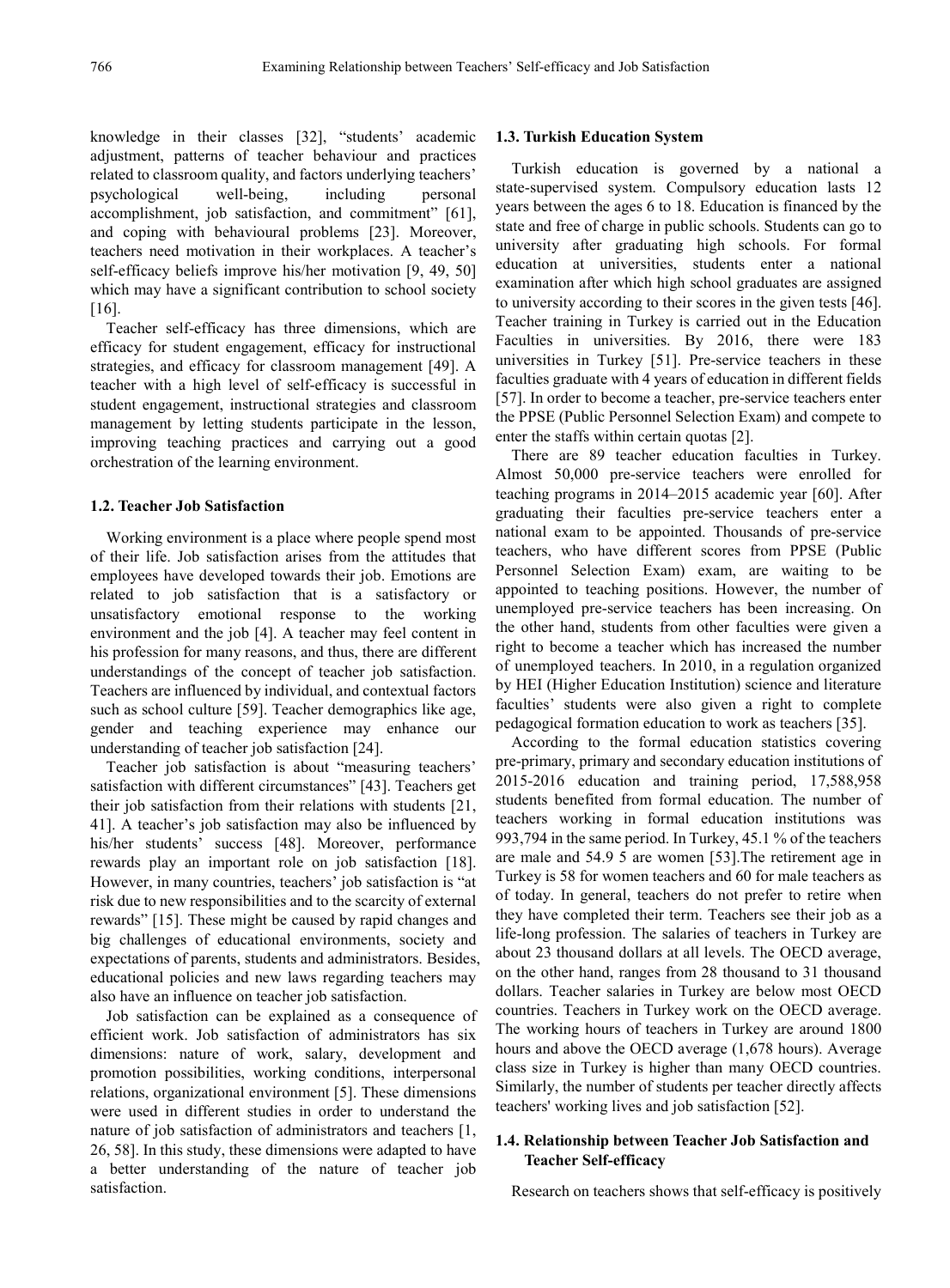related to job satisfaction [37, 35, 42] and teacher self-efficacy has a considerable effect on job satisfaction [54, 59]. Teachers with high levels of self-efficacy have strong communication in the workplace which leads to job satisfaction [15]. In this context, the following research questions were addressed in the present study.

1. What are teachers' perceptions of their job satisfaction and teacher self-efficacy?

2. Is there a significant relationship between teachers' job satisfaction and teacher self-efficacy?

3. Is teacher self-efficacy a significant predictor of teacher job satisfaction based on the teachers' perceptions?

# **2. Method**

In this section, the research model, participants, data collection tools, procedure and data analysis of the study were explained.

## **2.1. Research Model**

This study was designed in relational model to examine the relationship between elementary, middle and high school teachers' teacher self-efficacy and job satisfaction. The sample consists of 489 teachers working in Beyoğlu district of Istanbul who were chosen through the simple random sampling method. 295 (61%) of the participants were female and 194 (39%) were male. The average age of the participants was 34, and their teaching experience ranged between 1-29 years.

#### **2.2. Data Collection Tools**

#### 2.2.1. Administrator's Job Satisfaction Scale

This scale was developed by Balcı [5] in order to measure the job satisfaction of school administrators. However, different arrangements were made so that it could be applied to teachers later in different studies [11, 47]. The scale reveals job satisfaction levels of teachers, and consists of 6 dimensions and 27 items. A 5-point rating scale is used with options ranging from "(1) Strongly disagree" to "(5) Strongly agree". Dimensions of the scale are job and its quality, salary, opportunities for development and promotion, working conditions, interpersonal relationships and organizational setting. Cronbach's Alpha coefficients calculated in [5] ranged from 0.76 to 0.95. This scale was used in different studies and yielded reliability values of 0.70 and above for all subscales and the whole scale [11, 20]. Scale dimensions and sample items are as follows: Job and its quality "I have a job that is not routinized and boring", salary "I have no difficulty in supporting for myself and my family with my salary", opportunities for development and promotion "This school has a fair promotion policy", working conditions "Recreation and entertainment facilities are sufficient", interpersonal

relationships "We are building a successful team with our assistants", organizational environment "Communication in our school is always open".

Confirmatory factor analysis (CFA) was performed to determine whether 27 items and the six-dimensional structure in the job satisfaction scale were consistent with the data of this study. The factor structure of the scale was confirmed. In this context, it can be said that the model showed an acceptable fit with the data according to the fit indices,  $(X^2 = 556.46; p < 0.05; sd = 305; X^2/sd = 1.82;$ RMSEA =  $0.045$ ; CFI =  $0.95$ ; GFI =  $0.91$ ). The factor loadings of the items in the scale ranged from 0.54 to 0.82

The Cronbach's Alpha coefficients calculated to test the reliability of the scale in the present study were as follows: 0.87 for job and its quality, 0.66 for salary, 0.82 for opportunities for development and promotion, 0.61 for interpersonal relationships, 0.85 for working conditions, and 0.92 for organizational setting. The Cronbach's Alpha coefficient, calculated for the reliability of the entire scale, was found to be 0.92.

#### 2.2.2. Teacher Self-efficacy Scale

The scale was developed by [40], and adapted to Turkish by [19]. The scale consists of 24 items and three dimensions. A nine-point grading scale is used with options ranging from "(1) Insufficient" to "(9) Very good". Low scores in the scale indicate a low level of teacher self-efficacy belief, whereas high scores show a high level of teacher self-efficacy belief. The dimensions of the scale are as follows: self-efficacy for student participation, self-efficacy for instructional strategies, and self-efficacy for classroom management. Each dimension consists of eight items. [19] reported that Cronbach's Alpha coefficients for reliability in their study were 0.82 for self-efficacy for students, .86 for self-efficacy for instructional strategies, 0.84 for self-efficacy for classroom management and 0.93 for the whole scale. Sample items include "How much can you do to get through the most difficult students?"; "How well can you respond to difficult questions from your students" and "How well can you respond to defiant students?".

Confirmatory factor analysis (DFA) was conducted to determine if 24 items and the three-dimensional structure in the teacher self-efficacy scale were consistent with the data of this study. The factor structure of the scale was confirmed. In this context, it can be said that the model showed an acceptable fit with the data according to the fit indices. The factor loadings of the items in the scale varied between 0.58 and 0.74,  $(X^2 = 998.47, p \le 0.05, sd = 237; X^2 / sd = 4.21;$ RMSEA =  $0.081$ ; CFI =  $0.88$ ; GFI =  $0.84$ ).

The Cronbach's Alpha coefficients calculated in the present study were as follows: 0.86 for self-efficacy for student engagement, 0.87 for efficacy for instructional strategies, 0.90 for efficacy for classroom management, and 0.95 for the whole scale. The reliability values for the scale were found to be 0.70 and above [13, 29].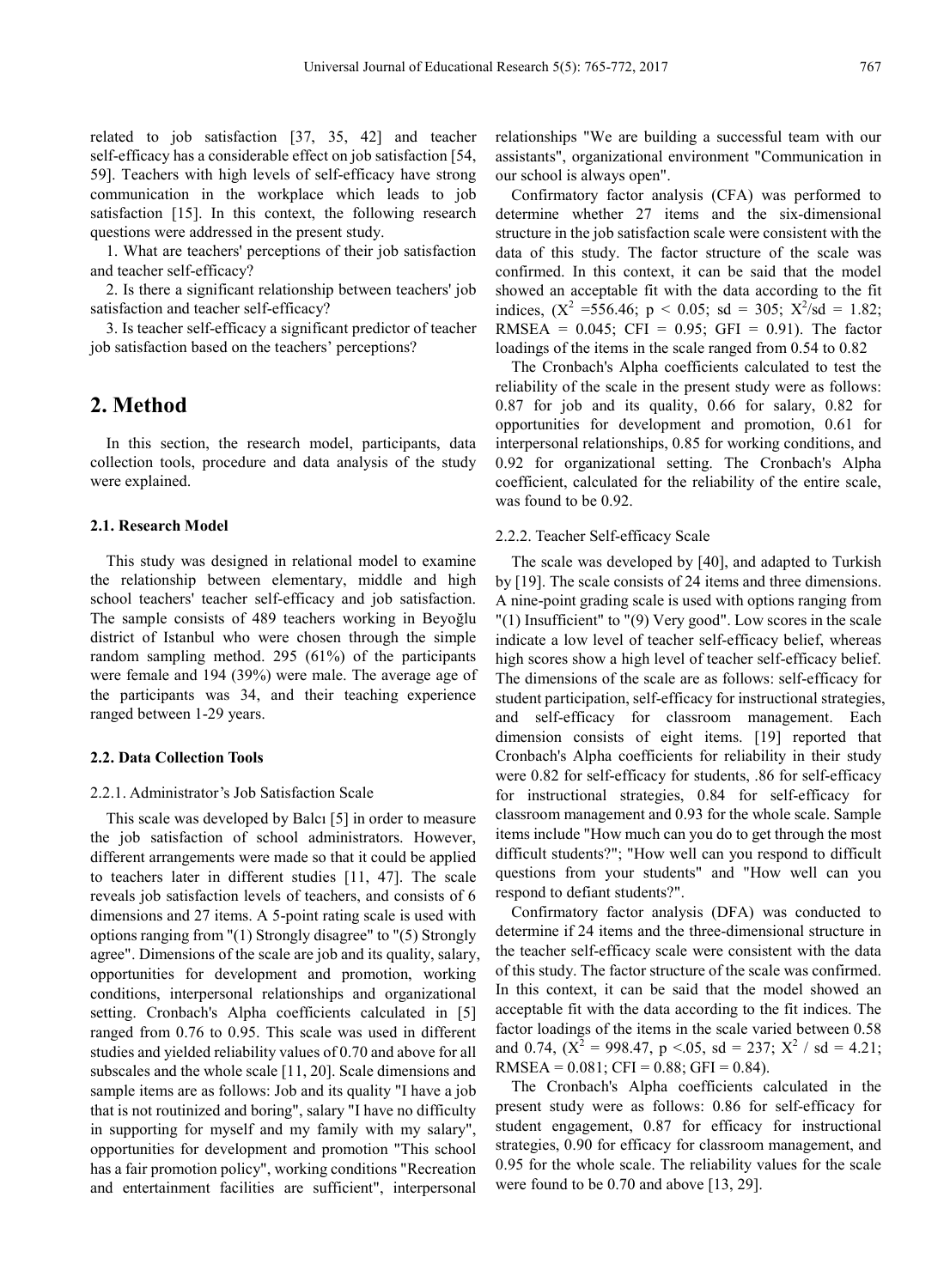## **2.3. Analysis of Data**

SPSS 17 program was used in the analysis of the data. Missing data and outliers were examined for multiple changes for the regression analysis. Perceptions of the teachers' job satisfaction and their perceptions of teacher self-efficacy were calculated. The Pearson Moments Multiplication Correlation Coefficient and the 'enter' method in multiple linear regression were employed to reveal the relationships between the variables in the study. This analysis was used to determine whether teacher self-efficacy predicted teacher job satisfaction. As a result of the analysis, it was seen that no tolerance values close to 0 was found. At the same time, VIF values were found to be lower than 10. The relationship between the predictor variables was  $(r = 0.78)$  and below. No condition index greater than 30 was found. If the tolerance value is less than 0.20, the VIF value is greater than 10, the CI value is higher than 30, and the correlations between the independent variables are 0.80 and above, this may be a sign for multi-connectivity [14]. Therefore, it was decided that there was no multicollinearity problem according to these results. The skewness and kurtosis values for the data were found to be between 0.49 and 0.52. If these values are between +1 and -1, it indicates closeness to normal distribution. Moreover, it was also assumed that the data were normally distributed by mode, median, arithmetic mean values, normal Q-Q graph, skewness and kurtosis values.

The fit indices used when confirming factor analysis is done according to [22]. The coefficient obtained from AGFI is 0.85 [3, 17] or 0.90 [30, 40] can be accepted. Values from RMSEA of less than or equal to 10 are sufficient for compliance. The good fit of the ratio of  $\chi^2$  / df is between 2-5, while the values less than 2 are perfect fit [28].

# **3. Findings and Interpretation**

## **3.1. Relationships between Variables**

Table 1 shows the arithmetic mean, standard deviations, and the correlation coefficients between the dependent and independent variables of the study.

Dimensions of the Job Satisfaction scale are job and its quality, salary, opportunities for development and promotion, working conditions, interpersonal relationships and organizational setting. Dimensions of the Self-efficacy scale are student engagement, instructional strategies and classroom management.

According to the arithmetic means of job satisfaction in this study, it can be stated that the teachers were more satisfied with the job and its quality, interpersonal relationships, and organizational setting, which were followed by salary, opportunities for development and promotion and working conditions (see Table 1).

The teachers' beliefs about instructional strategies were found to be at the highest level among the self-efficacy dimensions, while their beliefs of efficacy for student participation was at the lowest level. According to this finding, it can be said that the teachers had a sufficient level of self-efficacy to encourage students to participate in classes (see Table 1).

As can be seen in Table 1, the results of the correlation analysis showed that efficacy for student engagement, efficacy for instructional strategies and efficacy for classroom management correlated positively with job and its quality, opportunities for development and promotion, working conditions, interpersonal relationships, and organizational setting. However, there was no significant relationship between salary and teacher self-efficacy.

| Variables                                            | $\overline{X}$ | S    | $\overline{2}$ | 3        | $\overline{4}$ | 5         | 6            | 7            | 8         | 9         | 10        |
|------------------------------------------------------|----------------|------|----------------|----------|----------------|-----------|--------------|--------------|-----------|-----------|-----------|
| <b>Job Satisfaction</b>                              |                |      |                |          |                |           |              |              |           |           |           |
| 1. Job and its quality                               | 3.05           | .99  | $.284**$       | $.561**$ | $.362**$       | $.418**$  | $.522**$     | $.743**$     | $.305***$ | $.230**$  | $.234***$ |
| 2. Salary                                            | 1.99           | .89  | $\mathbf{1}$   | .393**   | $.357***$      | $.155***$ | $.227***$    | $.529**$     | 0.03      | 0.02      | $-0.015$  |
| 3. Opportunities for<br>Development and<br>promotion | 2.50           | .98  |                |          | $.608**$       | $.451**$  | $.592**$     | $.830**$     | $.238***$ | $.179**$  | $.127***$ |
| 4. Working conditions                                | 2.40           | .98  |                |          | 1              | $.418***$ | $.458**$     | $.745***$    | $.175***$ | $.130**$  | $.131***$ |
| 5. Interpersonal<br>relationships                    | 3.74           | .79  |                |          |                | 1         | $.654**$     | $.671**$     | $.267**$  | $.242**$  | $.257***$ |
| 6. Organizational<br>setting                         | 3.54           | .96  |                |          |                |           | $\mathbf{1}$ | $.814***$    | $.265***$ | $.204***$ | $.249**$  |
| 7. Job satisfaction<br>(Whole Scale)                 | 2.87           | .69  |                |          |                |           |              | $\mathbf{1}$ | .298**    | $.229**$  | $.228***$ |
| Self-efficacy                                        |                |      |                |          |                |           |              |              |           |           |           |
| 8. Student engagement                                | 6.54           | 1.04 |                |          |                |           |              |              | 1         | .780**    | $.762**$  |
| 9. Instructional<br>strategies                       | 7.02           | 1.02 |                |          |                |           |              |              |           | 1         | $.748**$  |
| 10. Classroom<br>management                          | 6.91           | 1.14 |                |          |                |           |              |              |           |           |           |
| ** $p < .05$                                         |                |      |                |          |                |           |              |              |           |           |           |

**Table 1.** Relationships between teacher self-efficacy and job satisfaction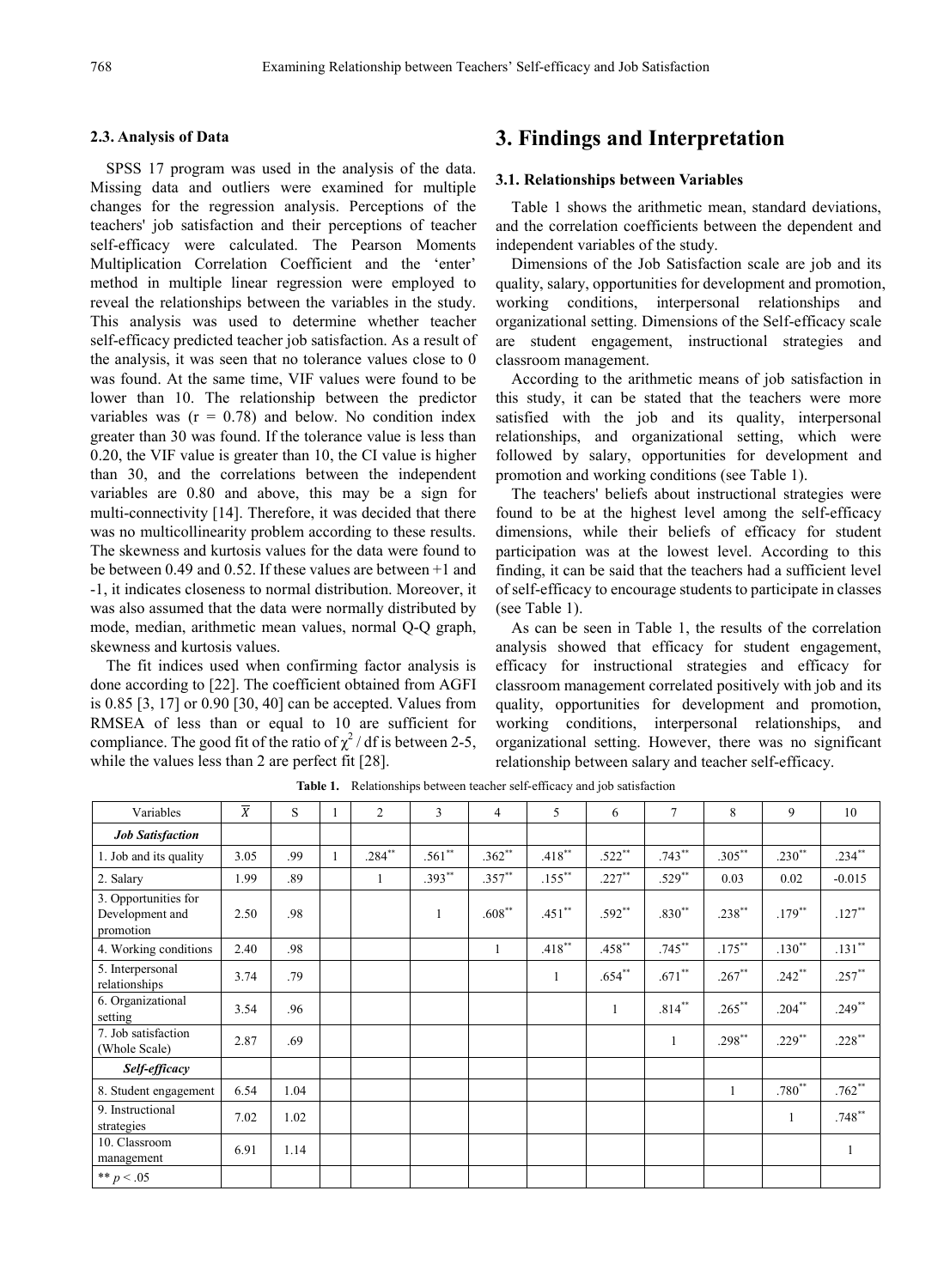## **3.2. Predicting Teacher Job Satisfaction**

The results of multiple linear regression analysis for the predictive power of teacher self-efficacy over teacher job satisfaction are given in Table 2.

The results of the regression analysis to determine whether the teacher self-efficacy dimensions predict job satisfaction are presented in Table 2. According to the results, efficacy for student participation positively predicted job and its quality, opportunities for development and promotion, working conditions, interpersonal relationships, and organizational setting as the only common predictor.

The teachers' satisfaction with the opportunities for development and promotion was predicted positively and significantly by the self-efficacy dimensions of student participation and classroom management. The dimensions of teacher self-efficacy together accounted for 9% of the variance in satisfaction with job and its quality, 6% in satisfaction with the opportunities for development and promotion, 3% of variance in satisfaction with working conditions, and 8% of the variance in satisfaction with organizational development. All dimensions of teacher self-efficacy together explained 9% of the variance in teacher job satisfaction. Thus, self-efficacy beliefs can be said to be an important variable in maintaining job satisfaction.

Satisfaction with the opportunities for development and promotion is predicted positively and significantly by efficacy for student engagement and efficacy for classroom management sub-dimensions. Teacher self-efficacy dimensions together accounted for 9% of the variance of satisfaction for job and its quality, 6% of satisfaction for development and promotion opportunities, 3% of the variance for satisfaction of working conditions, 8% of the variance of satisfaction for organizational environment. The variance explained by self-efficacy sub-dimensions on total job satisfaction is 9%.

| <b>Variables</b>                  |                                 | $\bf{B}$ | <b>SD</b> | β      | t       | p                | <b>Two-tailed</b> | Partial | $\mathbb{R}^2$ |
|-----------------------------------|---------------------------------|----------|-----------|--------|---------|------------------|-------------------|---------|----------------|
|                                   | Constant                        | 1.18     | .31       |        | 3.82    | .00              |                   |         |                |
| 1. Job and its quality            | Student engagement              | .30      | .07       | .32    | 4.15    | .00              | .31               | .19     |                |
|                                   | <b>Instructional Strategies</b> | $-.03$   | .07       | $-.03$ | $-36$   | .72              | .23               | $-.02$  | .09            |
|                                   | Classroom management            | .01      | .06       | .01    | .17     | .87              | .23               | .01     |                |
|                                   | Constant                        | 1.88     | .29       |        | 6.50    | .00              |                   |         |                |
| 2. Salary                         | Student engagement              | .08      | .07       | .10    | 1.22    | .22              | .03               | .06     |                |
|                                   | Instructional strategies        | .02      | .07       | .03    | .32     | .75              | .02               | .01     | .01            |
|                                   | Classroom management            | $-.09$   | .06       | $-11$  | $-1.44$ | .15              | $-.02$            | $-.07$  |                |
|                                   | Constant                        | 1.13     | .31       |        | 3.64    | .00              |                   |         |                |
| 3. Opportunities for development  | Student engagement              | .30      | .07       | .32    | 4.08    | .00              | .24               | .18     |                |
| and promotion                     | Instructional strategies        | .04      | .07       | .04    | .52     | .60              | .18               | .02     | .06            |
|                                   | Classroom management            | $-.13$   | .06       | $-.14$ | $-1.98$ | .049             | .13               | $-.09$  |                |
|                                   | Constant                        | 1.35     | .31       |        | 4.29    | .00 <sub>1</sub> |                   |         |                |
|                                   | Student engagement              | .18      | .07       | .19    | 2.36    | .02              | .17               | .11     |                |
| 4. Working conditions             | Instructional strategies        | $-.01$   | .07       | $-.02$ | $-20$   | .84              | .13               | $-.01$  | .03            |
|                                   | Classroom management            | .00      | .06       | .00.   | .00     | 1.00             | .13               | .00     |                |
|                                   | Constant                        | 2.23     | .25       |        | 8.98    | .00              |                   |         |                |
|                                   | Student participation           | .11      | .06       | .15    | 1.91    | .06              | .27               | .09     |                |
| 5. Interpersonal relationships    | Instructional strategies        | .03      | .06       | .04    | .58     | .56              | .24               | .03     | .08            |
|                                   | Classroom management            | .08      | .05       | .11    | 1.54    | .12              | .26               | .07     |                |
|                                   | Constant                        | 1.89     | .30       |        | 6.32    | .00              |                   |         |                |
|                                   | Student participation           | .19      | .07       | .21    | 2.70    | .01              | .27               | .12     |                |
| 6. Organizational setting         | Instructional strategies        | $-.06$   | .07       | $-.06$ | $-.78$  | .44              | .20               | $-.04$  | .08            |
|                                   | Classroom management            | .11      | .06       | .13    | 1.84    | .07              | .25               | .08     |                |
|                                   | Constant                        | 1.58     | .22       |        | 7.33    | .00              |                   |         |                |
|                                   | Student participation           | .20      | .05       | .30    | 3.93    | .00              | .30               | .18     |                |
| 7. Job Satisfaction (Whole Scale) | Instructional strategies        | $-.01$   | .05       | $-.01$ | $-15$   | .88              | .23               | $-.01$  | .09            |
|                                   | Classroom management            | .00      | .04       | .01    | .10     | .92              | .23               | .00     |                |

**Table 2.** Results of multiple regression analysis on teacher self-efficacy and job satisfaction

 $P < .05$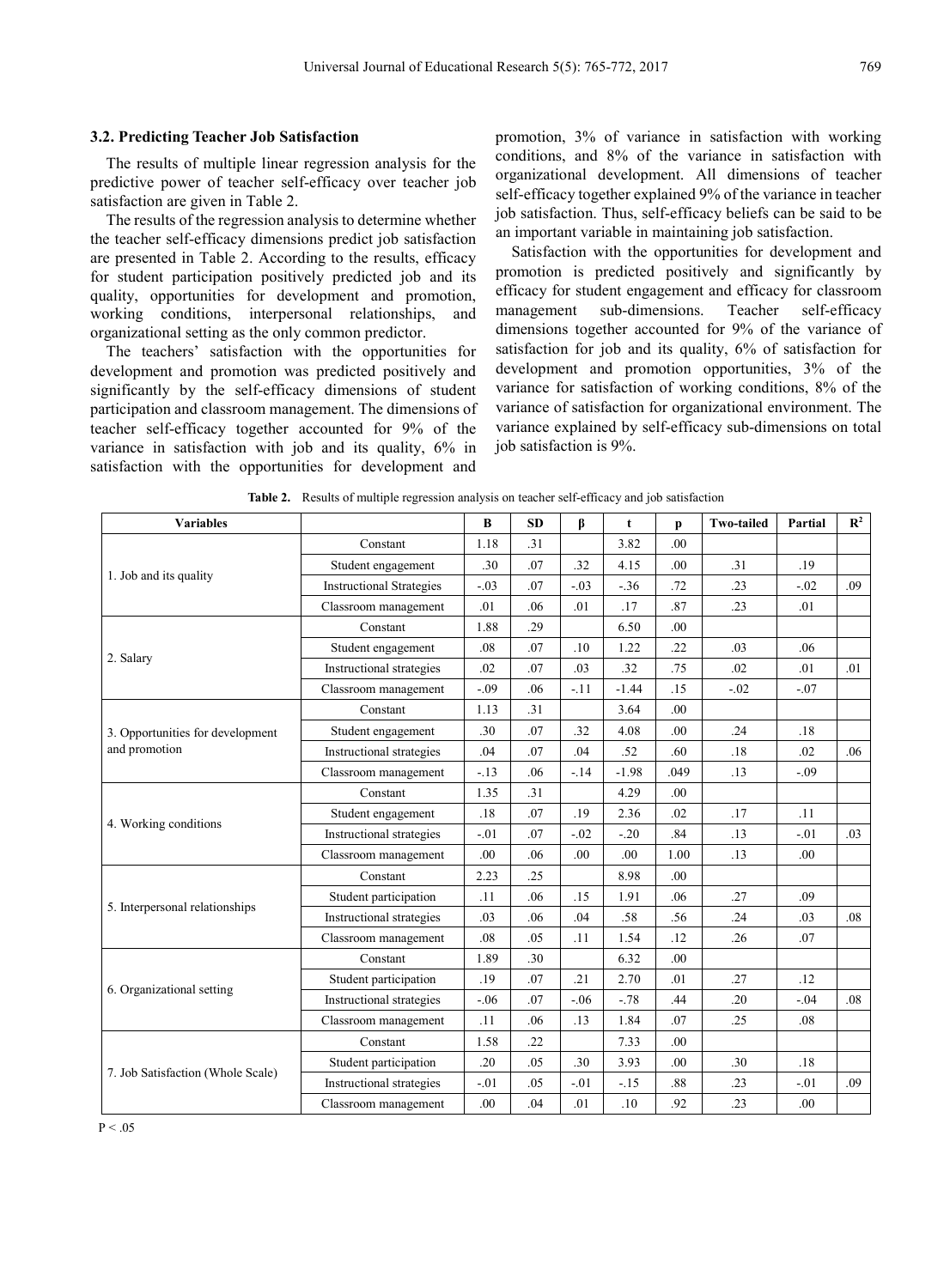# **4. Discussion, Conclusion and Suggestions**

The present study examined the relationships between the variables of teacher self-efficacy and teacher job satisfaction. According to the results, self-efficacy correlated positively with teacher job satisfaction, which shows that when teachers' perceptions of self-efficacy increase, their job satisfaction will also increase. In this regard, there are some studies that report similar results. Teachers with high self-efficacy are observed to achieve more educational outcomes than those with lower levels [10, 27, 49].

With respect to the first question of the study, which was "What are teachers' perceptions of their job satisfaction and teacher self-efficacy?", the teachers were found to be more satisfied with the job and its quality, interpersonal relationships, and organizational setting. However, salary, opportunities for development and promotion and working conditions were not among the aspects which they were satisfied with at a high level. Similar results are reported in different studies. According to [31] "income" dimension affect job satisfaction of teachers the least. The same result has been reached in many researches that examine the salary relation of job satisfaction [33, 36, 37]. Improving relations with the school community can increase job satisfaction [43]. Moreover, job satisfaction is a response to the working environment. An organization's setting is also important for developing job satisfaction to a high level [4]. On the other hand, the teachers' beliefs about instructional strategies were found to be at the highest level among self-efficacy dimensions in the present study, whereas efficacy for student participation was found to be lower than other dimensions.

As for the second research question, which was "Is there a significant relationship between teachers' job satisfaction and teacher self-efficacy?", the results of the correlation analysis showed that efficacy for student engagement, efficacy for instructional strategies and efficacy for classroom management were positively related to job and its quality, opportunities for development and promotion, working conditions, interpersonal relationships, and organizational setting. Similarly, research on teachers shows that self-efficacy is positively related to job satisfaction [42, 44, 54]. However, there was no significant relationship between salary and teacher self-efficacy [33, 36, 37].

Regarding the third research question, which was "Is teacher self-efficacy a significant predictor of teacher job satisfaction based on the teachers' perceptions?", multiple regression analysis was conducted to reveal the predictive power of self-efficacy over job satisfaction. The results showed a positive relationship between teacher self-efficacy and job satisfaction. The regression analysis demonstrated that self-efficacy towards student participation was the only common predictor of the job satisfaction dimensions including job and its quality, opportunities for development and promotion, working conditions, interpersonal relationships and organizational setting, which points to the importance of student participation for teachers, and is supported by the results of different studies. Teachers with high levels of self-efficacy are reported to have strong communication in the workplace which enhances job satisfaction [15]. According to a similar result, the inter-employee relationship dimension can be explained as one of the most important factors affecting job satisfaction factor. This result shows that teachers communicate well with their friends and they like to decide together. [31].

To summarize all these results, there was a significant positive relationship between teacher self-efficacy and job satisfaction, and teacher self-efficacy was a significant predictor of job satisfaction. The results of the study reveal that self-sufficiency is important in terms of improving job and its quality, opportunities for development and promotion, working conditions, interpersonal relationships and organizational setting. Prioritizing school-based practices is of significance. For this purpose, projects can be implemented with the cooperation of universities and schools in order to improve the self-efficacy perceptions of teachers. Seminars regarding self-efficacy and job satisfaction can be beneficial for teachers. Besides, teachers who are successful in teaching can guide new teachers. It is emphasized that the programs of teacher training institutions should be regulated in a self-efficacy manner, emphasizing that self-efficacy belief decreases the negative thoughts of the individual and increases motivation and performance [12]. According to [45], for the Turkish education system the concept of self-efficacy is very important for teachers. Literature puts forth information which supports that high self-efficacy teachers' contributions to the education system will be high. For this reason, it is considered important to develop teachers' self-efficacy at education faculties. This study, which examined the relationship between self-efficacy and job satisfaction, was conducted on elementary, middle and high school teachers. There is a need for further research on teacher candidates who have not yet started their profession.

The present study has certain limitations. It was carried out only in single district (i.e. Beyoğlu) of Istanbul. Although the study reports significant findings, other schools in other parts of the city may also provide valuable data. Future studies can be extended to other school contexts.

# **REFERENCES**

- [1] Akın, A. G. U., & Koçak, R. (2007). Öğretmenlerin sınıf yönetimi becerileri ile iş doyumları arasındaki ilişki*. Kuram ve Uygulamada Eğitim Yönetimi, 51*(51), 353-370.
- [2] Aksoy, E. (2017). Turkish student teachers' attitudes toward teaching in university-based and alternative certification programs in Turkey. *Asia Pacific Education Review*, 1-12.
- [3] Anderson, J. C., & Gerbing, D. (1984). The effect of sampling error on convergence, improper solutions, and goodness-of-fit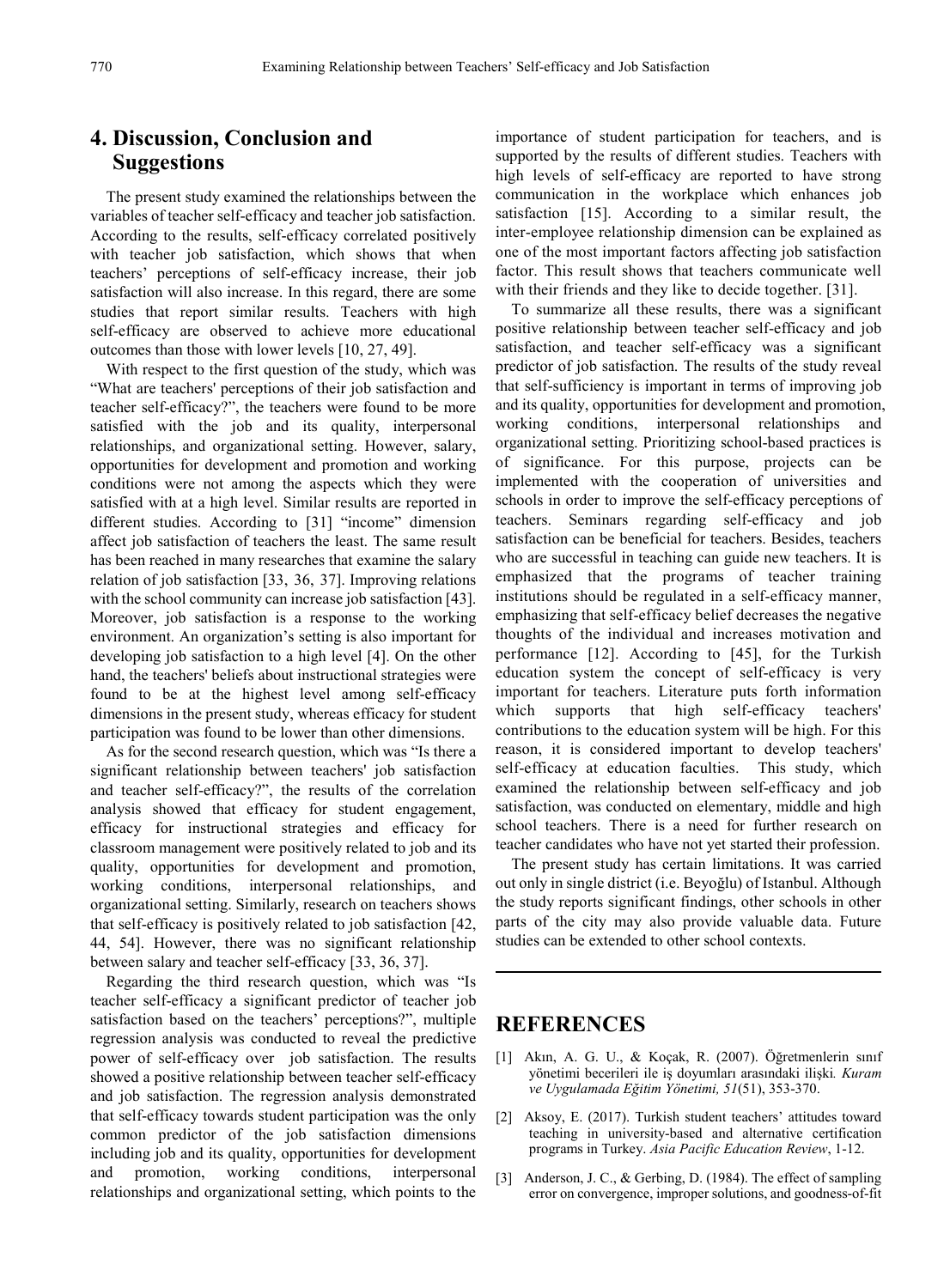indices for maximum likelihood confirmatory factor analysis*. Psychometrika, 49*, 155-173.

- [4] Avşaroğlu, S., Deniz, M. E., & Kahraman, A. (2005). Teknik öğretmenlerde yaşam doyumu iş doyumu ve mesleki tükenmişlik düzeylerinin incelenmesi. *Selçuk Üniversitesi Sosyal Bilimler Enstitüsü Dergisi*, (14), 115-129.
- [5] Balcı, A. (1985). *Eğitim Yöneticisinin İş Doyumu*. Yayımlanmamış Doktora Tezi. Ankara Üniversitesi, Ankara.
- [6] Bandura, A. (1977) Self-efficacy: toward a unifying theory of behavioral change, *Psychological Review, 84*(2), 191-215. http://dx.doi.org/10.1037/0033-295X.84.2.191
- [7] Bandura, A. (1986). Social foundations of thought and action: A social cognitive theory. Prentice-Hall, Inc.
- [8] Bandura, A. (1994) Self-efficacy, in V.S. Ramachandran (Ed.) *Encyclopedia of Human Behavior, vol. 4,* pp. 71-81.New York: Academic Press.
- [9] Bandura, A. (1997). *Self-efficacy: The exercise of control*. New York: Freeman.
- [10] Battersby, S. L., & Cave, A. (2014). Preservice classroom teachers' preconceived attitudes, confidence, beliefs, and self-efficacy toward integrating music in the elementary curriculum. Update: Applications of Research in Music Education, 32(2), 52-59.
- [11] Buluç, B., & Demir, S. (2015). İlk ve Ortaokul Öğretmenlerinin Öz-Yeterlik Algıları ile İş Doyumları Arasındaki İlişki*. Ahi Evran Üniversitesi Kırşehir Eğitim Fakültesi Dergisi (KEFAD), 16*(1), 289-308.
- [12] Bussey, K., & Bandura, A. (1999). Social cognitive theory of gender development and differentiation. Psychological Review, 106, 676-713.
- [13] Bümen, N. T.; Özaydın, T.E. (2013). Adaylıktan Göreve Öğretmen Özyeterliği ve Öğretmenlik Mesleğine Yönelik Tutumlardaki Değişimler. *Eğitim ve Bilim, 38* (169), 1300-1337.
- [14] Büyüköztürk, Ş. (2010). *Sosyal bilimler için veri analizi el kitabı.* Ankara: Pegem Akademi.
- [15] Caprara, G. V., Barbaranelli, C., Steca, P., & Malone, P. S. (2006). Teachers' self-efficacy beliefs as determinants of job satisfaction and students' academic achievement: A study at the school level*. Journal of school psychology, 44*(6), 473-490.
- [16] Coladarci, T. (1992). Teachers' sense of efficacy and commitment to teaching. *The Journal of experimental education, 60*(4), 323-337.
- [17] Cole, D. A. (1987). Utility of confirmatory factor analysis in test validation research*. Journal of Consulting and Clinical Psychology, 55*, 1019-1031.
- [18] Conley, S., & Levinson, R. (1993). Teacher work redesign and job satisfaction*. Educational Administration Quarterly, 29*(4), 453-478.
- [19] Çapa, Y., Çakıroğlu, J. ve Sarıkaya, H. (2005). Öğretmenlik öz-yeterlik ölçeğinin Türkçe uyarlamasının geçerlik ve güvenirlik çalışması*. Eğitim ve Bilim*, *30*(137), 74-81.
- [20] Çelebi, C. (2012). İlköğretim okullarında görev yapan okul

müdürlerinin okulda gösterdikleri liderlik stilleri ile öğretmenlerin iş doyumu arasındaki ilişki (Yayımlanmamış yüksek lisanz tezi). Gazi Üniversitesi, Ankara.

- [21] Dinham, S. (1995). Time to focus on teacher satisfaction (Shorter version of a paper, Enhancing the Quality of Teacher Satisfaction, presented to the Australian College of Education. *Conference (1994: Launceston).). Unicorn (Carlton, Vic), 21*(3), 64.
- [22] Doll, W.J., Xia, W. & Torkzadeh, G.A. (1994). A confirmatory factor analysis of the end-user computing satisfaction instrument. *Management Information Systems Quarterly, 18*, 453–61.
- [23] Egyed, C. J., & Short, R. J. (2006). Teacher self-efficacy, burnout, experience and decision to refer a disruptive student. School Psychology International, 27(4), 462-474.
- [24] Fairchild, S., Tobias, R., Corcoran, S., Djukic, M., Kovner, C., & Noguera, P. (2012). White and Black teachers' job satisfaction: Does relational demography matter*? Urban Education, 47*(1), 170-197.
- [25] Firestone, W. A. (2014). Teacher evaluation policy and conflicting theories of motivation*. Educational Researcher*, 0013189X14521864.
- [26] Gençtürk, A., & Memiş, A. (2010). An investigation of primary school teachers' teacher efficacy and job satisfaction in terms of demographic factors*. Elementary Education Online, 9*(3), 1037-1054.
- [27] Henson, R. K. (2001). Teacher Self-Efficacy: Substantive Implications and Measurement Dilemmas.
- [28] Jöreskog, K., & Sörbom, D. (2001*). LISREL 8.51*. Mooresville: Scientific Software.
- [29] Karabacak, M. S. (2014). Ankara ili genel liselerinde görev yapan öğretmenlerin özerklik algıları ile öz-yeterlik algıları arasındaki ilişki (Yayımlanmamış yüksek lisans tezi). Ankara Üniversitesi, Ankara.
- [30] Kline, R. B. (2005). Principle and practice of structural equation modeling. New York, NY: Guilford.
- [31] Kuruüzüm, A., & Çelik, N. (2005). İkinci mertebeden faktör modeli ile öğretmen iş doyumunu belirleyen faktörlerin analizi. Hacettepe Üniversitesi Eğitim Fakültesi Dergisi, 29(29).
- [32] Marri, A. R., Ahn, M., Fletcher, J., Heng, T. T., & Hatch, T. (2012). Self-Efficacy of US High School Teachers Teaching the Federal Budget, National Debt and Budget Deficit: a mixed-methods case study. *Citizenship, Social and Economics Education, 11*(2), 105-120.
- [33] Mete, C. (2006). İlköğretim okullarında çalışan öğretmenlerin kişilik özellikleri ile iş tatminleri arasındaki ilişkinin incelenmesi. Yeditepe Üniversitesi Sosyal Bilimler Enstitüsü, Yayımlanmamış Yüksek Lisans Tezi.
- [34] Ostroff, C. (1992). The relationship between satisfaction, attitudes, and performance: An organizational analysis. *Journal of Applied Psychology, 77*, 963-974.
- [35] Özoğlu, M. (2010). Türkiye'de Öğretmen Yetiştirme Sisteminin Sorunları. Seta Analiz, Sayı: 17.
- [36] Öztürk, A., & Deniz, M. (2008). Okul Öncesi Öğretmenlerinin